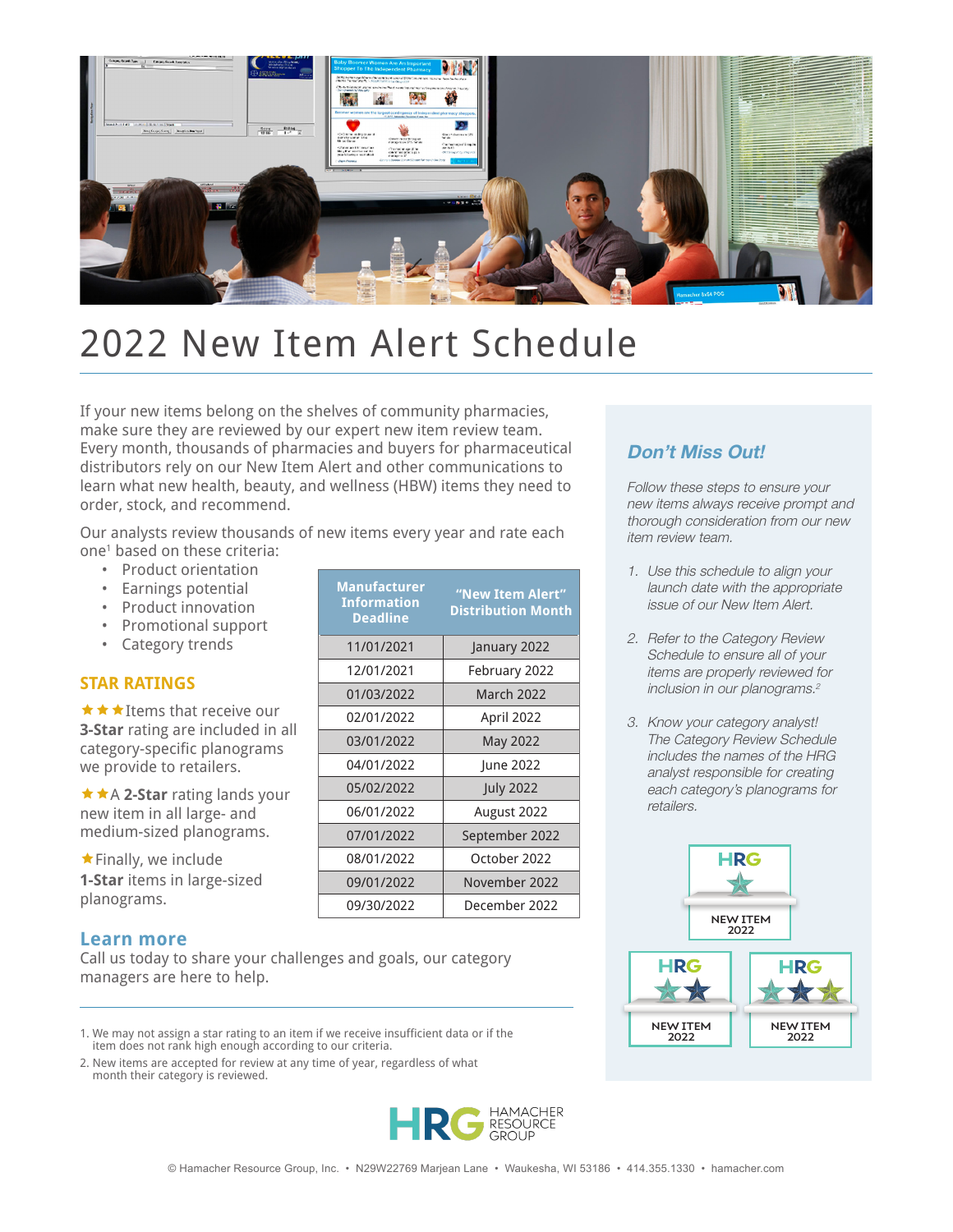# Category Review Schedule 2022

| <b>Category</b><br><b>Name</b>            | <b>Manufacturer</b><br><b>Information</b><br><b>Deadline</b> | <b>Category</b><br><b>Distribution</b><br><b>Month</b> | <b>Category</b><br><b>Analyst</b> |
|-------------------------------------------|--------------------------------------------------------------|--------------------------------------------------------|-----------------------------------|
| Sun Care                                  | 09/01/2021                                                   | January 2022                                           | <b>Cat Renwick</b>                |
| Eye & Ear Care                            | 09/15/2021                                                   | January 2022                                           | Noah Rosenthal                    |
| Hair Care                                 | 10/15/2021                                                   | February 2022                                          | <b>Cat Renwick</b>                |
| <b>Hair Coloring</b>                      | 10/15/2021                                                   | February 2022                                          | <b>Cat Renwick</b>                |
| <b>First Aid</b>                          | 11/01/2021                                                   | March 2022                                             | Kelly Zygowski                    |
| <b>Wound Care</b>                         | 11/01/2021                                                   | March 2022                                             | Kelly Zygowski                    |
| Cold & Allergy Refresh                    | 11/15/2021                                                   | <b>March 2022</b>                                      | Kyle Lentz                        |
| Shaving & Grooming                        | 12/01/2021                                                   | April 2022                                             | Holly Ockelmann                   |
| Deodorants                                | 12/01/2021                                                   | April 2022                                             | Holly Ockelmann                   |
| <b>Vitamins &amp; Dietary Supplements</b> | 12/15/2021                                                   | April 2022                                             | Kyle Lentz                        |
| Oral Care                                 | 01/03/2022                                                   | May 2022                                               | Kyle Lentz                        |
| <b>Foot Care</b>                          | 01/17/2022                                                   | May 2022                                               | Kelly Zygowski                    |
| <b>Feminine Care</b>                      | 02/01/2022                                                   | June 2022                                              | Tara Kaifesh                      |
| <b>Family Planning</b>                    | 02/15/2022                                                   | June 2022                                              | Kelly Zygowski                    |
| <b>Compression Hosiery</b>                | 03/01/2022                                                   | <b>July 2022</b>                                       | Kyle Lentz                        |
| <b>Health Supports</b>                    | 03/01/2022                                                   | <b>July 2022</b>                                       | Kyle Lentz                        |
| Skin Care                                 | 03/15/2022                                                   | <b>July 2022</b>                                       | <b>Cat Renwick</b>                |
| <b>Batteries</b>                          | 04/01/2022                                                   | August 2022                                            | Holly Ockelmann                   |
| Cold & Allergy                            | 04/15/2022                                                   | August 2022                                            | Kyle Lentz                        |
| Humidifiers & Vaporizers                  | 04/15/2022                                                   | August 2022                                            | Kyle Lentz                        |
| Digestive Health                          | 05/02/2022                                                   | September 2022                                         | Tara Kaifesh                      |
| Baby Care/Baby Diapers/Baby Formula       | 05/16/2022                                                   | September 2022                                         | Holly Ockelmann                   |
| Diabetes Management                       | 06/01/2022                                                   | October 2022                                           | Noah Rosenthal                    |
| <b>Diagnostics</b>                        | 06/15/2022                                                   | October 2022                                           | <b>Cat Renwick</b>                |
| Daily Living                              | 06/15/2022                                                   | October 2022                                           | <b>Cat Renwick</b>                |
| Thermometers                              | 06/15/2022                                                   | October 2022                                           | <b>Cat Renwick</b>                |
| Pain Relief                               | 07/01/2022                                                   | November 2022                                          | <b>Cat Renwick</b>                |
| Weight Management & Nutritional Foods     | 07/15/2022                                                   | November 2022                                          | Kyle Lentz                        |
| Nicotine Replacement Therapy              | 08/01/2022                                                   | December 2022                                          | Noah Rosenthal                    |
| Incontinence                              | 08/15/2022                                                   | December 2022                                          | Holly Ockelmann                   |

#### **Learn more**

Call us today to share your challenges and goals, our category managers are here to help.

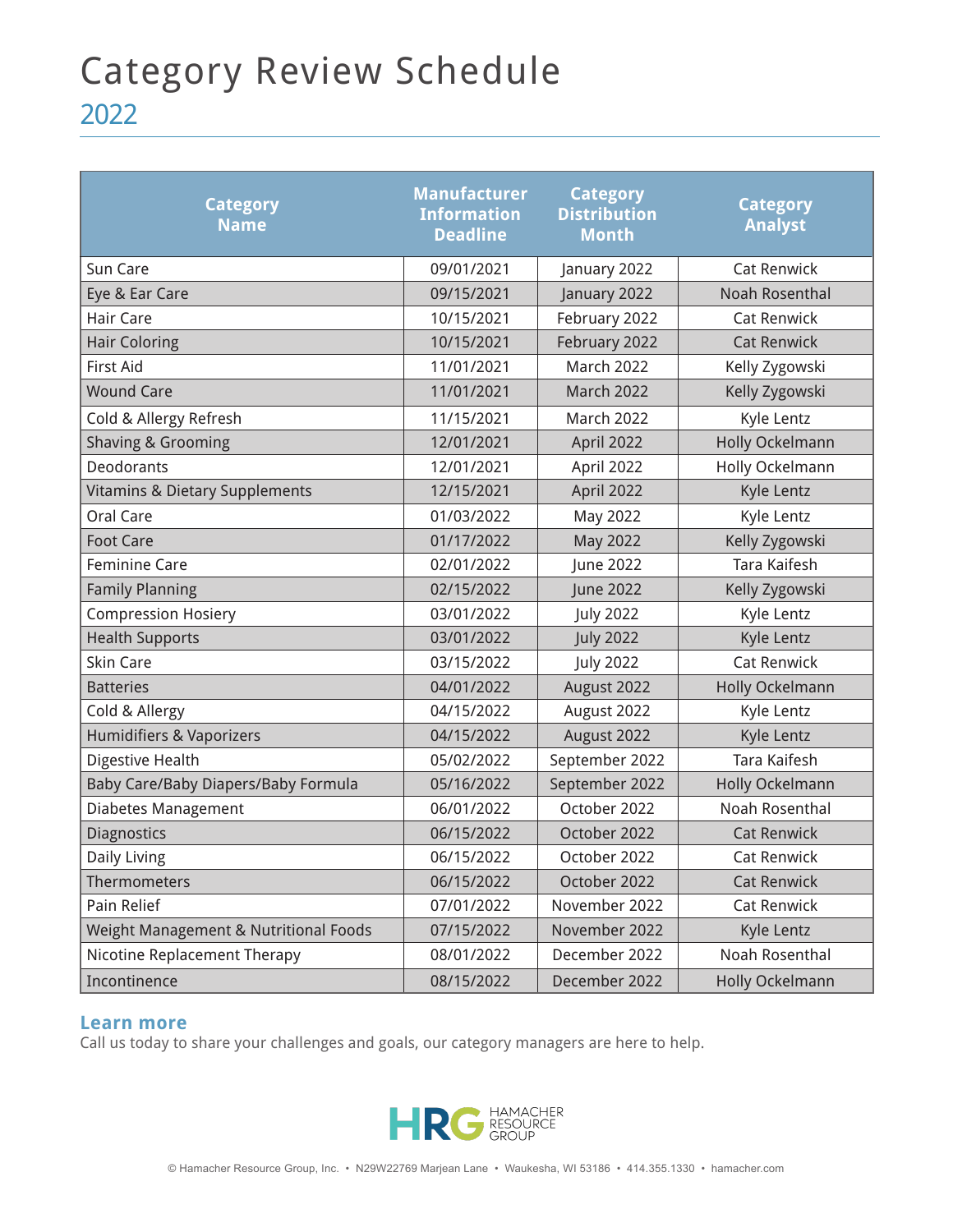# The Product Library Driving Drugstore Assortments

## Ensure your brand is included

It's no secret that you have the potential to sell more products if consumers can easily find them at shelf. But have you ever wondered how drugstores choose which health, beauty, and wellness (HBW) items to stock and how to price them? They rely on HRG for data-driven category management strategies developed to put the brands that meet consumer demand on shelf.

Our category management strategies are second to none because of the current, reliable product data that manufacturers like you send to us annually or as changes are made to your brand. It's important that you send us your product(s) and share your pricing information so when we deliver our planograms, pricing files, and pointof-sale databases to our industry-wide client base they are accurate and comprehensive. It also ensures that your brand is properly represented in our database when our analysts review its category each year for planogram inclusion.

### To ensure your products are accurate and up-to-date in our library...

please send HRG final product packaging annually or as changes are made. We photograph all packaging in-house to ensure best-in-class images and standardization. Additionally, please provide your complete price list annually or as changes are made:

- Product description
- Highest wholesale cost or average wholesale price
- Suggested retail price
- Additions/deletions/changes

• UPC and/or GTIN

### Submitting the following information ensures your products are considered for our planograms:

- Merchandising recommendations
- Priority ranking of your products to accommodate smaller-sized planograms
- Key industry trends shaping the category
- Promotional spending for full line
- Target market and outlet distribution
- National ship date
- Information on drug, food, mass, and convenience store dollar sales and % ACV distribution (e.g., IRI, ACNielsen)
- Consumer demographics, including buying behaviors and patterns

### To add your **new items** (those introduced within the last 12 months or about to be launched), to our library please provide this information:

- UPC, cost, and product description
- Suggested retail prices
- Final packaging
- Promotional support activities and budget
- Suggested category and shelf placement

Refer to our current Category Review Schedule to see when each category is reviewed and which analyst conducts the review. Our New Item Alert Schedule offers information on our Star Rating System and deadlines to be considered for inclusion in our New Item Alert.

#### Our Privacy Policy

If you have concerns about our access to this information, please know that we are willing to sign a confidentiality agreement.